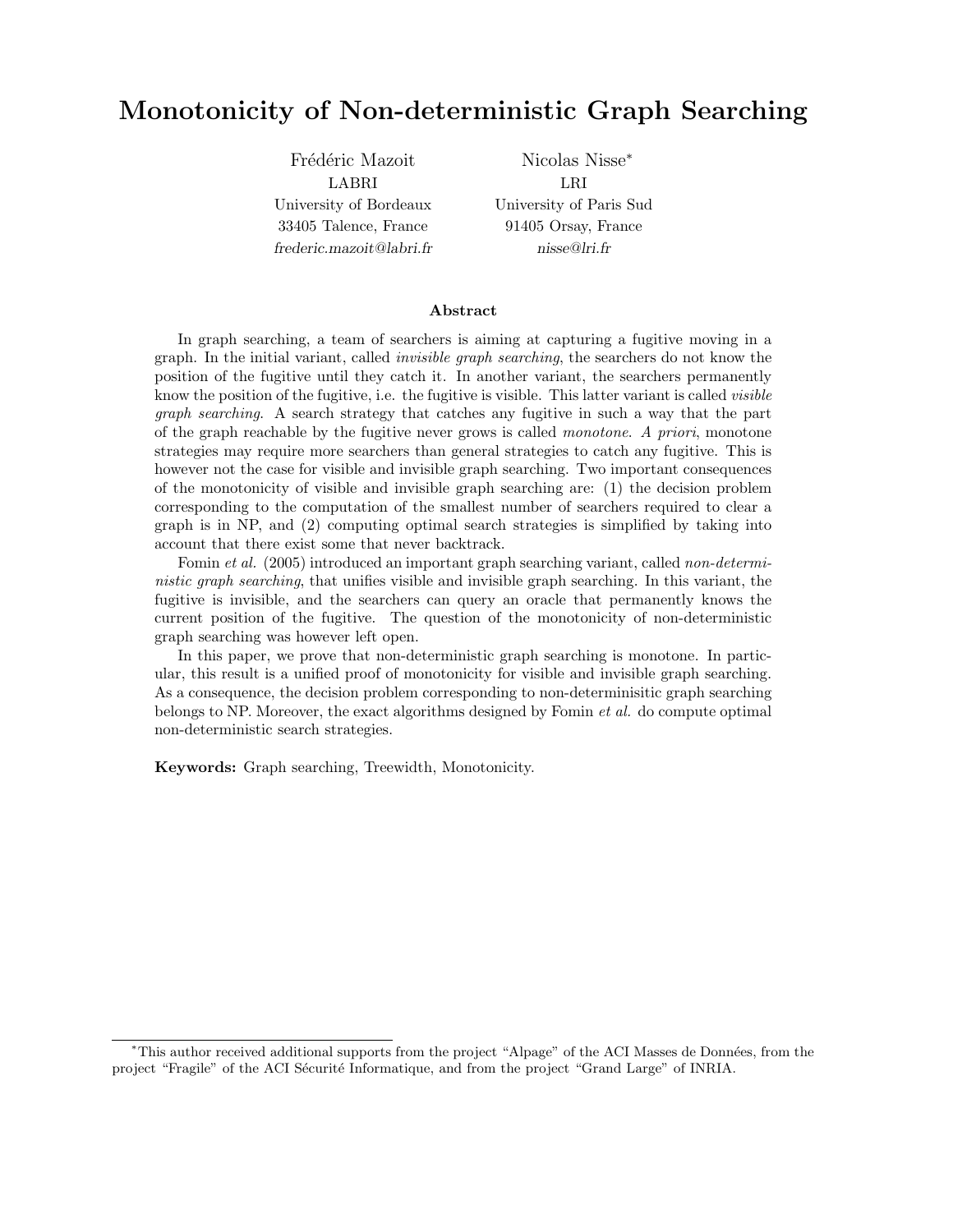# 1 Introduction

Introduced in [7, 17], graph searching is a game in which a team of searchers aims at catching a fugitive moving in a graph. At each step of the game, a searcher can either be placed at or removed from a vertex of the graph [13]. The fugitive is invisible, arbitrary fast and permanently aware of the positions of the searchers. It can move along paths of the graph as long as it does not cross any vertex occupied by a searcher. The fugitive is caught when a searcher is placed at the vertex it occupies, and it cannot flee because all the neighbors are occupied by searchers. A search strategy for a graph  $G$  is a sequence of basic operations, i.e., place or remove a searcher, that results in catching any invisible fugitive in  $G$ . The node search number of a graph  $G$ , denoted by  $s(G)$ , is the smallest integer k such that there exists a search strategy for G using at most k searchers (see [5] for a survey). Given a graph  $G$ , the *graph searching problem* consists in computing an *optimal* search strategy for G, i.e., a strategy that clears G using at most  $s(G)$ searchers.

During a search strategy, the vertices that are accessible by the fugitive are said contaminated. A non-contaminated vertex is said *clear*. A strategy is monotone if it does not allow recontamination, i.e., after having been cleared, a vertex remains clear until the end of the strategy. LaPaugh [14] proved that "recontamination does not help" to catch an invisible fugitive. That is, for any graph  $G$ , there exists a monotone search strategy of  $G$  using at most  $\mathbf{s}(G)$  searchers. We say that invisible graph searching is monotone. LaPaugh's proof was later simplified by Bienstock and Seymour [6] using the concept of crusades. Both these proofs are constructive. Indeed, they transform any strategy into a monotone one without increasing the number of searchers.

In [20], Seymour and Thomas introduce the *visible graph searching*. In this variant [8, 20], the searchers are permanently aware of the position of the fugitive. Hence, they can adapt their strategy according to its position. The *visible search number* of a graph  $G$ , denoted by  $\mathbf{vs}(G)$ , is the smallest integer k such that k searchers are sufficient to catch any visible fugitive in G. Seymour and Thomas [20] proved that visible graph searching is monotone. However, Seymour and Thomas' proof is not constructive. They show that, if no monotone strategies using k searchers exist for a graph  $G$ , then there exists an escape strategy for the fugitive which actually is a general escape strategy, and thus, no non-monotone strategies using at most  $k$ searchers allow to catch any visible fugitive in G.

Monotonicity plays a crucial role in graph searching. First, a monotone strategy concludes in a polynomial number of steps and thus, gives a certificate of polynomial size for the decision problem corresponding to the graph searching problem. Since the decision problems corresponding to the visible and invisible graph searching problems are known to be NP-hard  $[1, 15]$ , they are NP-complete. Second, it appears algorithmically difficult to design strategies that are not monotone. Last but not least, monotone strategies for catching an invisible (resp., visible) fugitive in a graph G correspond exactly to path-decompositions (resp., tree decompositions) [18] of G.

Indeed, the importance of visible graph searching and invisible graph searching comes from their close relationship with crucial notions of graph theory: treewidth and pathwidth [18]. Roughly speaking, the treewidth  $\mathbf{tw}(G)$  (resp., the pathwidth  $\mathbf{pw}(G)$ ) of a graph G measures how close this graph is from a tree (resp., a path). The correspondence between search numbers and width parameters provides different interpretations of these parameters, and thus, different ways of handling them. More precisely,

$$
\mathbf{s}(G) = \mathbf{pw}(G) + 1 \quad (see \ [9, 13]); \tag{1}
$$

$$
\mathbf{vs}(G) = \mathbf{tw}(G) + 1 \quad (see [8, 20]). \tag{2}
$$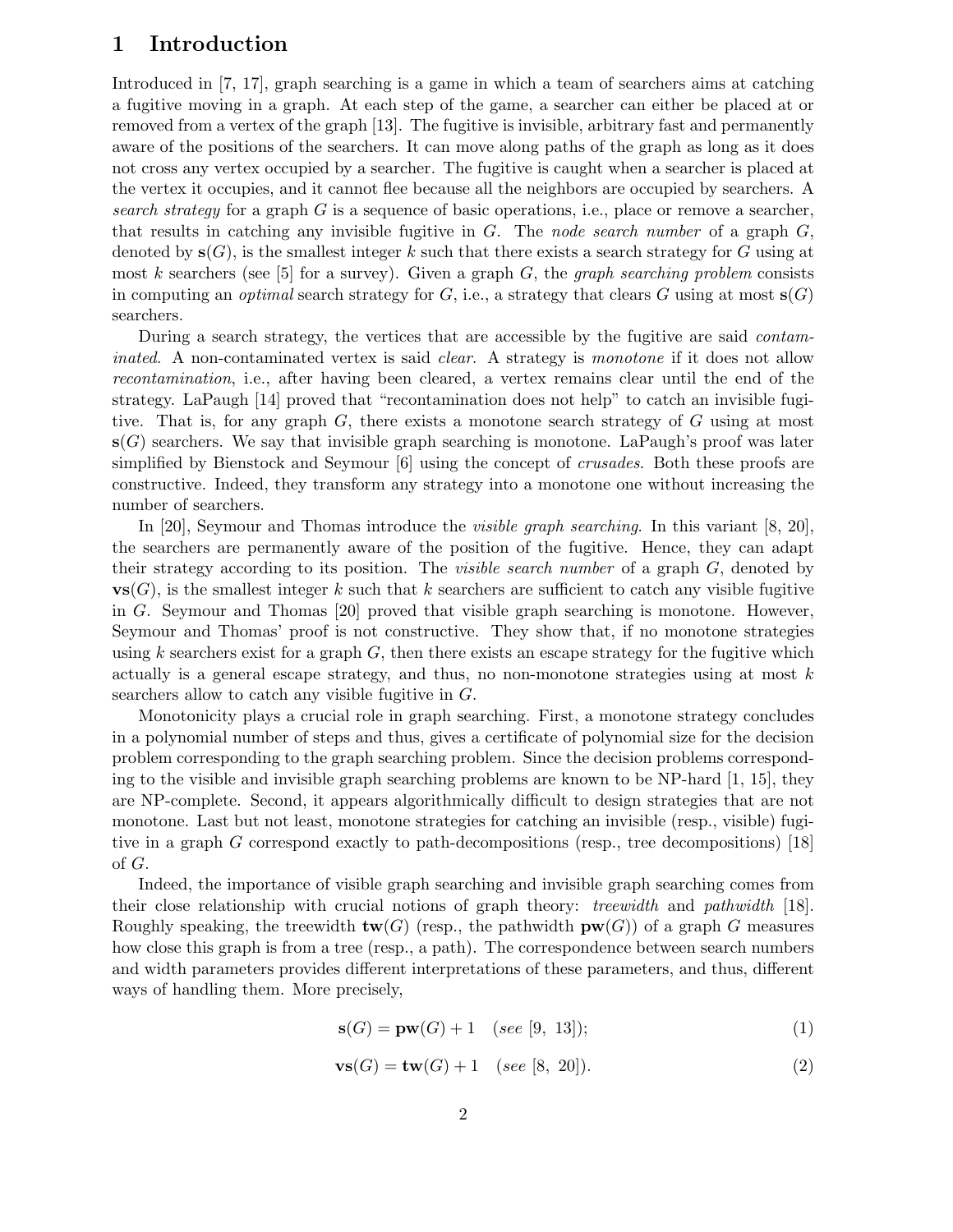In [10], Fomin *et al.* provide a unified approach to the pathwidth and the treewidth of a graph. For any graph G and any  $q \geq 0$ , they define the notions of q-branched tree decomposition and q-branched treewidth, denoted by  $\text{tw}_{q}(G)$ . Roughly speaking, a q-branched tree decomposition of a graph is a parametrized tree decomposition such that the number of branching nodes of the tree is limited. In particular, path-decompositions are exactly 0-branched tree decompositions, and tree decompositions are exactly ∞-branched tree decompositions.

Fomin et al. also provide an interpretation of q-branched tree decompositions in terms of graph searching. More precisely, they provide a unified approach to both visible and invisible search problems, called *non-deterministic* graph searching. In this variant, the fugitive is invisible. However, the searchers can query an oracle that permanently knows the position of the fugitive. Given the set  $S \subseteq V(G)$  of cleared vertices, a query returns a connected component C of  $G \setminus S$ , and all vertices in  $G \setminus C$  are cleared. The choice of C is nondeterministic. Intuitively, the oracle gives the position of the fugitive to the searchers. More formally, the searchers can perform one of the following three basic operations called search steps.

- 1. place a searcher at a vertex of the graph;
- 2. remove a searcher from a vertex of the graph;
- 3. perform a query to the oracle.

The number of query steps that the searchers can perform is however limited. For  $q \geq 0$ , the monotone q-limited search number  $\mathbf{ms}_q(G)$  of a graph G is the smallest number of searchers required to catch any fugitive in G in a monotone way performing at most  $q$  queries. The main result of Fomin et al. [10] is the following generalization of Equations 1 and 2 :

For any graph G and any 
$$
q \ge 0
$$
,  $\mathbf{tw}_q(G) + 1 = \mathbf{ms}_q(G)$ . (3)

Moreover, Fomin *et al.* [10] prove the NP-completness of the problem of computing  $\mathbf{ms}_q(G)$ , for any  $q \geq 0$ . Using the correspondence between monotone q-limited graph searching and q-branched tree decomposition, they also design an exact exponential algorithm that computes  $\mathbf{tw}_{q}(G)$  and the corresponding decomposition, for any graph G and any  $q \geq 0$ .

However, Fomin *et al.* only considered monotone non-deterministic search strategies. They left open the problem whether recontamination helps for  $q$ -limited graph searching, for any  $q \geq 0$ . This paper answers this question.

### Our Results

Let G be a graph and  $q \geq 0$ . Let  $s_q(G)$  denote the smallest number of searchers required to catch any fugitive in G performing at most q queries. We prove that, for any graph  $G$ and any  $q \geq 0$ , recontamination does not help to catch a fugitive in G performing at most q queries. In other words, we prove that for any graph G and any  $q \geq 0$ , there exists a monotone search strategy of G using at most  $\mathbf{s}_q(G)$  searchers, i.e.  $\mathbf{s}_q(G) = \mathbf{ms}_q(G)$ . In particular, this implies that the decision problem related to non-deterministic graph searching is in NP. This also implies that the exponential exact algorithm designed in [10] actually computes  $s_q(G)$  for any graph G and any  $q \geq 0$ . More interestingly, our result unifies the proof of the monotonicity of invisible graph searching [6] and the proof of the monotonicity of visible graph searching [20]. The original proof of the monotonicity of visible graph searching is not constructive, while our proof is constructive and turns any general strategy into a monotone one.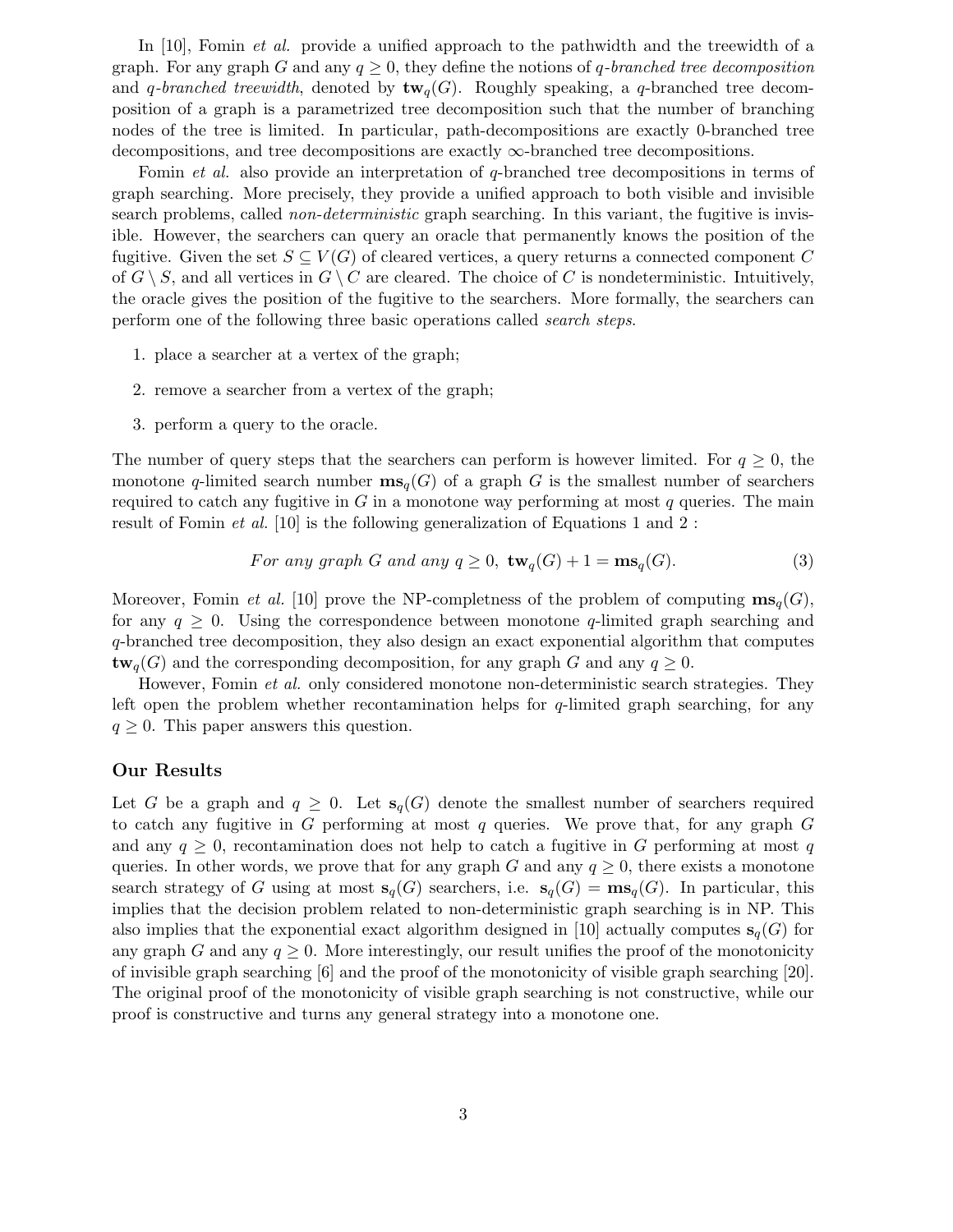## Related Work

The monotonicity property of several graph searching variants has been studied before. In [3], Barrière et al. have defined the connected graph searching. A search strategy is *connected* if, at every step of the strategy, the subgraph induced by the clear vertices is connected. Barrière et al. [3] proved that connected graph searching is monotone as long as the input graph is restricted to be a tree. However, this does not remain true in case of arbitrary graphs. Yang et al. [21] proved that there exist graphs for which "recontamination does help" to catch an invisible fugitive in a connected way. In [11], Fraigniaud and Nisse proved that recontamination does help as well to catch a visible fugitive in a connected way.

In [12], Johnson *et al.* introduced *directed* graph searching. In this variant of the game, a visible fugitive is moving in a digraph. However, it is only permitted to move to vertices where there exists a directed searcher-free path from its intended destination back to its current position. The authors exhibit a graph for which recontamination does help. Obdrzálek [16] and Berwanger et al. [4] independently defined a new visible graph searching game in a digraph by relaxing the latter constraint. The question of the monotonicity of this latter variant is however left open. In  $[2]$ , Barát studies the monotonicity property of a search strategy for catching invisible fugitive moving in a digraph. He proves that  $mixed$ -graph searching  $[2, 6]$  is monotone in directed graphs.

### 2 Formal Definitions

In this paper,  $G = (V, E)$  will denote a connected graph with vertex-set V and edge-set E. For  $A \subseteq E$ , we denote by  $V[A]$  the set of vertices incident to at least one edge in A. The border of two disjoint edge sets A and B is the set  $\delta(A, B) = V[A] \cap V[B]$  of the vertices incident both to an edge in  $A$  and to an edge in  $B$ . We extend this definition to any family of pair-wise disjoint edge sets  $\{X_1, \ldots, X_p\}$  by setting

$$
\delta(X_1,\cdots,X_n)=\bigcup_{1\leq i
$$

The border  $\delta(X)$  of  $X \subseteq E$  denotes the set  $\delta(X, E \setminus X)$ .

### 2.1 Non-deterministic Graph Searching

Now, we formally define the notion of non-deterministic search strategy. In non-deterministic graph searching, searchers are aiming at clearing the vertices of a graph. For technical reasons, we need to deal with edges of the graph. In the following, an edge will be said *clear* if both its ends are clear, i.e., an edge is clear when the fugitive cannot traverse it.

Intuitively, given a graph  $G$ , a non-deterministic search strategy (or simply a non-deterministic strategy) for G is a sequence of pairs, such that each pair consists of a subset of  $V$ , the positions of searchers, and a subset of  $E$ , the clear part of  $G$ . More precisely, a non-deterministic strategy is a sequence of ordered pairs  $(Z_i, A_i)_{i \in [0,l]}$  such that

- for any  $0 \leq i \leq l$ ,  $Z_i \subseteq V$  and  $A_i \subseteq E$ ;
- $Z_0 = \emptyset$  and  $A_0 = \emptyset$ ;
- for any  $0 \leq i \leq l$  one of the following holds
	- (placing searchers) there is  $X_{i+1} \subseteq V$ , such that  $Z_{i+1} = Z_i \cup X_{i+1}$  and  $A_{i+1} =$  $A_i \cup B_{i+1}$  with  $B_{i+1}$  the set of edges with both ends in  $Z_{i+1}$ , or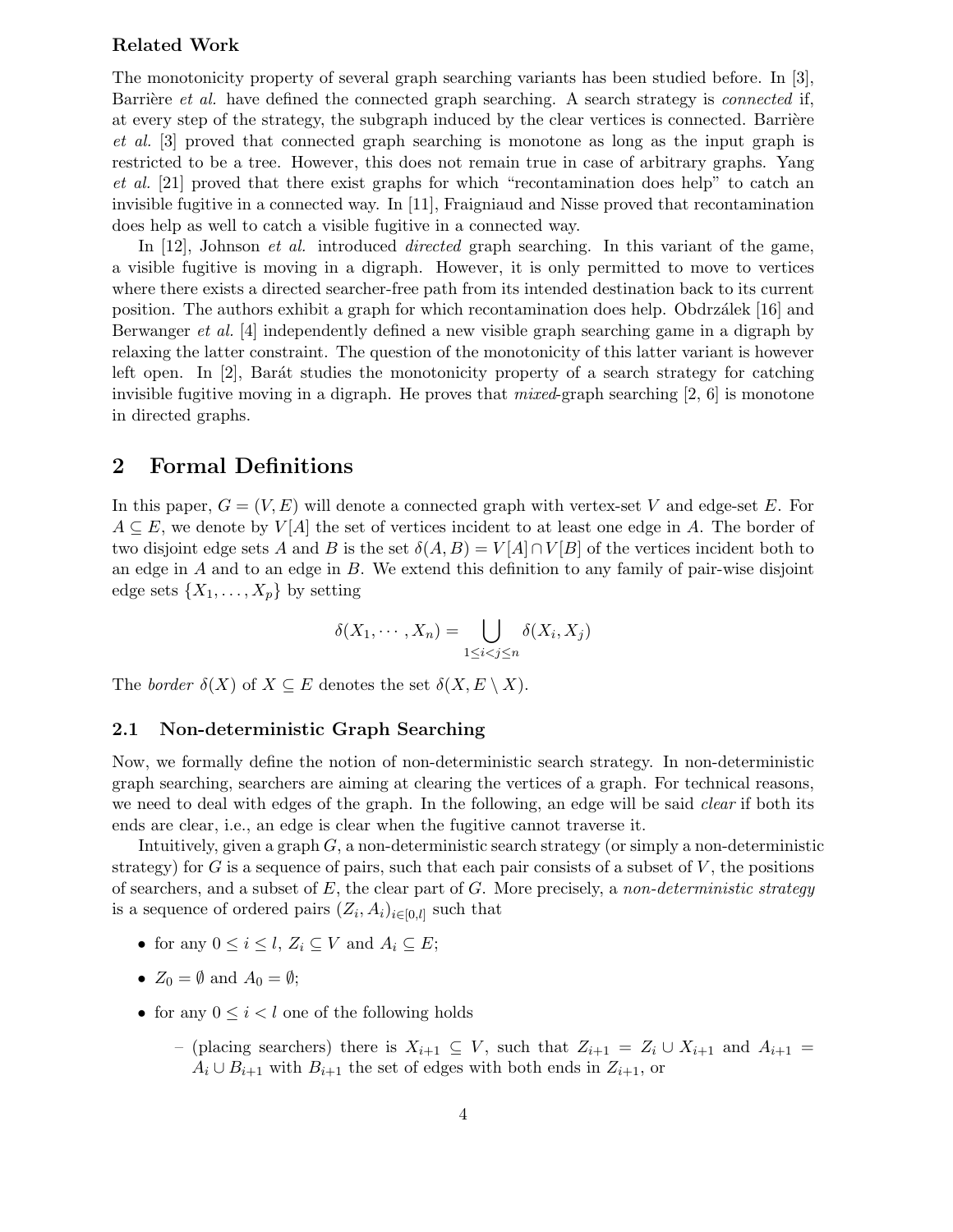- (removing searchers) there is  $X_{i+1} \subseteq V$ , such that  $Z_{i+1} = Z_i \setminus X_{i+1}$  and  $A_{i+1}$  is the set of edges that can be reached from an edge in  $A_i$  by a path whose internal vertices are not in  $Z_{i+1}$ , or
- (performing a query)  $Z_{i+1} = Z_i$  and  $A_{i+1}$  is the set of edges defined as follows. A connected component C of  $G \setminus Z_i$  containing no vertex of  $V[A_i]$  is chosen nondeterministicaly.  $A_{i+1}$  is the set of edges that are not incident to a vertex of C.

For any  $0 \leq i \leq l$ ,  $(Z_i, A_i)$  is the *configuration* reached by the strategy at the *i*<sup>th</sup> step. A strategy  $(Z_i, A_i)_{i \in [0,l]}$  uses at most  $k \geq 1$  searchers if, for any  $0 \leq i \leq l, |Z_i| \leq k$ . A nondeterministic search program is a non-deterministic program that takes as input a graph G and an integer  $k \geq 1$ , and returns a non-deterministic strategy for G using at most k searchers. A non-deterministic search program wins if for every possible fugitive moves, at least one of the strategies that the program computes catches the fugitive. That is, for any non-deterministic choice of the component  $C$  during the "performing a query" steps, the computed strategy ensures that  $A_l = E$ . A non-deterministic search program is monotone if the strategies that it computes are monotone. The number of searchers required by a non-deterministic strategy is the maximum number of searchers required by the strategies that it computes.

A q-limited non-deterministic search program (or simply, a q-program) is a non-deterministic search program that computes strategies using at most  $q$  query steps. The *q*-limited search number (or simply the q-search number) of a graph G, denoted by  $s_q(G)$ , is the smallest number of searchers required by a  $q$ -program to win against any fugitive in  $G$ . Similarily, we define the monotone q-limited search number of a graph G, denoted by  $\mathbf{ms}_q(G)$ , as the smallest number of searchers required by a monotone  $q$ -program to win against any fugitive in  $G$ .

If  $q = 0$ , no non-deterministic steps are allowed, and the previous definition is similar to the usual definition of an invisible search strategy [13]. Note that, in this case, the deterministic strategy  $(Z_i, A_i)_{i \in [0,l]}$  wins, if and only if, there is  $0 < i \leq l$  such that, for any  $j \geq i$ ,  $A_j = E$ .

### 2.2 Branched Treewidth

Fomin et al. [10] defined a parametrized version of the tree decomposition of a graph. Their main result is the interpretation of this decomposition in terms of graph searching.

A tree decomposition [18] of graph G is a pair  $(T, \mathcal{X})$  where T is a tree of node set I, and  $\mathcal{X} = \{X_i : i \in I\}$  is a collection of subsets of  $V(G)$  satisfying the following three conditions:

- i.  $V(G) = \cup_{i \in I} X_i;$
- ii. for any edge e of G, there is a set  $X_i \in \mathcal{X}$  containing both end-points of e;
- iii. for any  $i_1, i_2, i_3 \in I$  with  $i_2$  on the path from  $i_1$  to  $i_3$  in  $T, X_{i_1} \cap X_{i_3} \subseteq X_{i_2}$ .

The width  $\mathbf{w}(T, \mathcal{X})$  of a tree decomposition is  $\max_{i \in I} \{|X_i| - 1\}$  and the treewidth of a graph is the minimum width over all its tree decompositions.

A rooted tree decomposition of a graph G, denoted by  $(T, \mathcal{X}, r)$ , is a tree decomposition  $(T, \mathcal{X})$  of G such that T is a rooted tree and r is its root. A branching node of a rooted tree decomposition is a node with at least two children. For any  $q \geq 0$ , a q-branched tree decomposition [10] (or simply, a q-tree decomposition) of a graph  $G$  is a rooted tree decomposition  $(T, \mathcal{X}, r)$  of G such that every path in T from the root r to a leaf contains at most q branching nodes. Thus a path decomposition rooted at one of its extremities is a 0-branched tree decomposition, and a usual tree decomposition is a  $\infty$ -branched tree decomposition. For any graph G, the q-branched treewidth (or simply, the q-treewidth) of G, denoted by  $\text{tw}_{q}(G)$ , is the minimum width of any q-tree decomposition of G.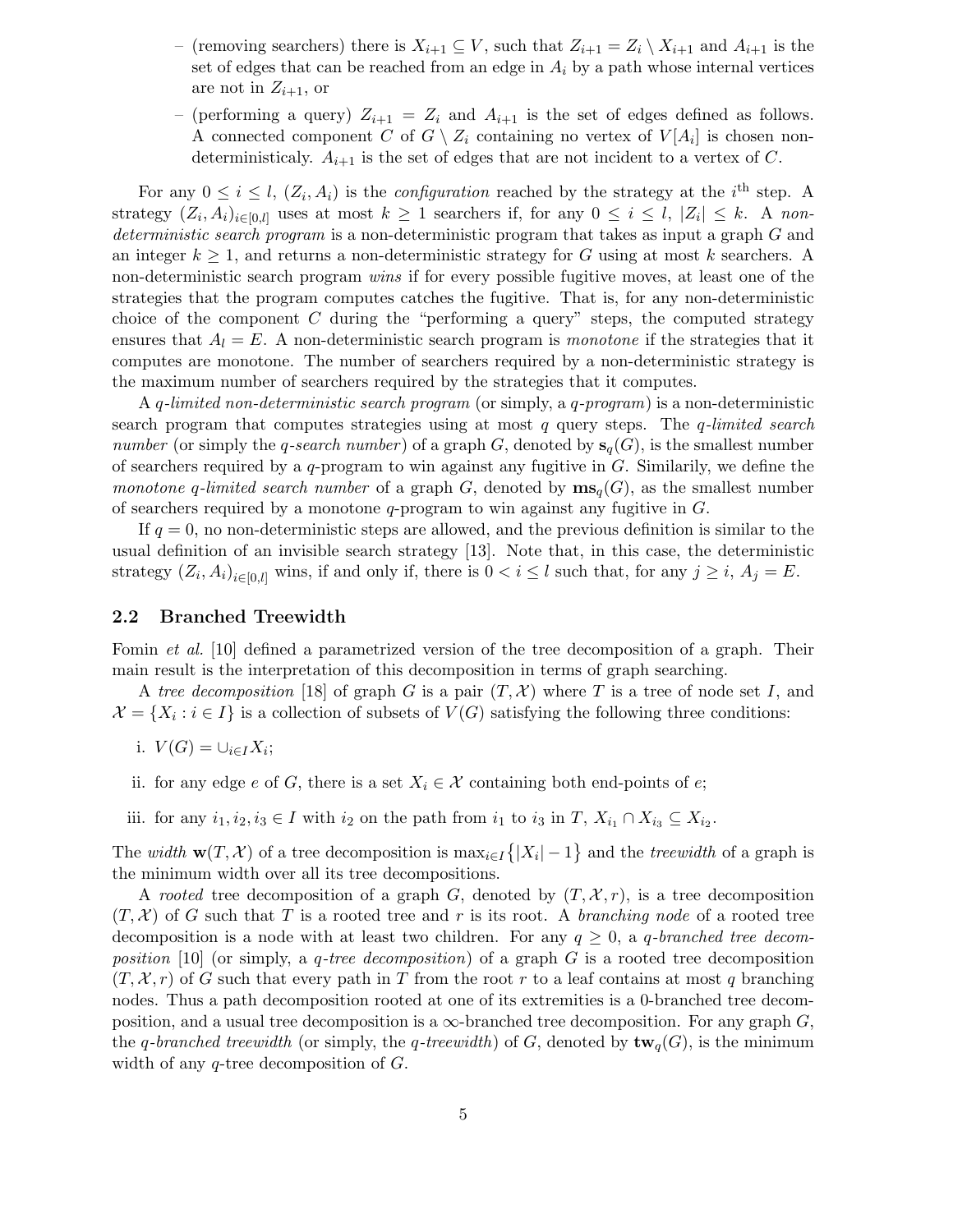**Theorem 1** [10] Let G be a graph,  $q \ge 0$  and  $k \ge 1$ . There is a winning monotone q-program using at most k searchers in G if and only if  $\text{tw}_q(G) < k$ .

#### 2.3 Search-tree

To prove the monotonicity of non-deterministic graph searching, we define an auxiliary structure called search-tree which is inspired by the tree-labelling defined by Robertson and Seymour [19].

A search-tree of a graph G is a triple  $(T, \alpha, \beta)$  with T a tree,  $\alpha$  a mapping from the incidence (between vertices and edges) of T into the subsets of E and  $\beta$  a mapping from the vertices of  $T$  into the subsets of  $E$  such that:

- for any edge  $e = \{u, v\}$  of T,  $\alpha(u, e) \cap \alpha(v, e) = \emptyset$ ;
- if  $v \in V(T)$  is a leaf incident to an edge  $e \in E(T)$ , then  $\alpha(v, e) \neq E$ ;
- for any node v of T incident to  $e_1, \ldots, e_p, \{\beta(v)\} \cup \mu(v)$  is a (possibly degenerated) partition of E with  $\mu(v) = {\alpha(v, e_1), \dots, \alpha(v, e_p)}.$

We extend the function  $\beta$  to any sub-tree T' of T by setting  $\beta(T') = \bigcup_{v \in V(T')} \beta(v)$ . The width of a search-tree is defined as  $\mathbf{w}(T, \alpha, \beta) = \max_{v \in V(T)} {\{|\chi_T(v)|\}}$  where  $\chi_T(v) = V[\beta(v)] \cup \delta(\mu(v))$ and  $|\chi_T(v)|$  denotes the weight of the node  $v \in V(T)$ . The subscript T of  $\chi_T(v)$  may be omitted if no confusion can occur. As for tree decompositions,  $(T, \alpha, \beta, r)$  is a rooted search-tree if  $(T, \alpha, \beta)$  is a search tree and r is a specified vertex of T, called its root. A branching node of a rooted search-tree is a node with at least two children. For any  $q \geq 0$ , a q-search-tree is a rooted search-tree  $(T, \alpha, \beta, r)$  of G such that every path in T from the root r to a leaf contains at most q branching nodes. An edge  $e = \{u, v\}$  of a search-tree is monotone if  $\alpha(u, e) = E \setminus \alpha(v, e)$ , and a search-tree is monotone if all its edges are monotone. Edges that are not monotone are said dirty.

In order to justify the above definition, let us roughly describe how a  $q$ -program can be represented as a rooted q-search-tree  $(T, \alpha, \beta, r)$ . First,  $\beta(r) = \emptyset$  represents the set of edges that are initially clear. Then, any vertex  $v \in V(T)$  corresponds to some steps of the q-program. Let  $v \in V(T)$  and let e be the edge between v and its parent (if  $v \neq r$ ), and let  $f_1, \dots, f_p$ be the other edges incident to v.  $\alpha(v, e)$  represents the set of edges that were cleared before these steps,  $\beta(v)$  represents the set of edges cleared during these steps by placing searchers, and  $\bigcup_{1 \leq i \leq p} \alpha(v, f_i)$  represents the set of edges remaining contaminated after these steps. Moreover, if  $p > 1$ , the last step corresponding to v is a query-step, and each of the  $\alpha(v, f_i)$  represents the set of edges of a connected component of the contaminated part before the query. Finally, a dirty edge of T corresponds to a step when recontamination occurs.

# 3 Monotonicity of non-deterministic graph searching

The remaining part of the paper is devoted to prove the monotonicity of non-deterministic graph searching. For this purpose, we prove that, from any winning q-program using at most k searchers in a graph G, we can build a q-search-tree of width at most k for G (Lemma 1). Then, by performing local optimisations, we transform any  $q$ -search-tree into a monotone one (Lemma 3) without increasing its width. To conclude, any monotone  $q$ -search-tree, of width  $k$ , of a graph G can be transformed into a q-branched tree decomposition, of width at most  $k-1$ , of G (Lemma 5). The proof of the monotonicity property of non-deterministic graph searching easily follows from Theorem 1. More formally, we prove the following theorem:

**Theorem 2** Let G be a connected graph,  $q \ge 0$  and  $k \ge 2$ . The following are equivalent: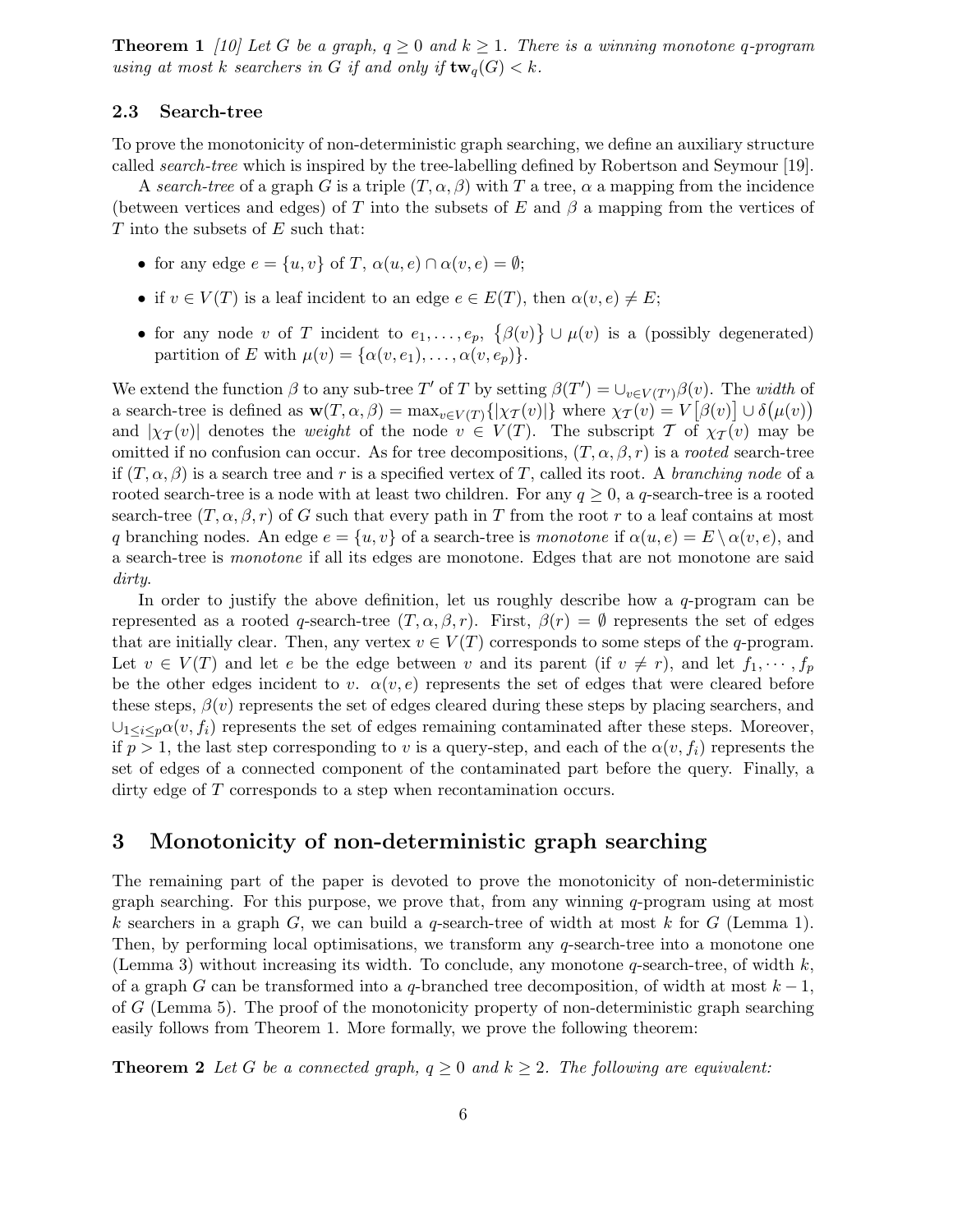- i. There is a winning q-program for  $G$  using at most k searchers;
- ii. There is a q-search-tree of width at most  $k$  for  $G$ ;
- iii. There is a monotone q-search-tree of width at most  $k$  for  $G$ ;
- iv. There is a q-tree decomposition of width at most  $k-1$  for  $G$ ;
- v. There is a winning monotone q-program for  $G$  using at most  $k$  searchers.

**Proof.** We prove that  $i. \Rightarrow ii.$  (Lemma 1),  $ii. \Rightarrow iii.$  (Lemma 3),  $iii. \Rightarrow iv.$  (Lemma 5). Proposition  $iv. \Rightarrow v.$  follows from Theorem 1 and  $v. \Rightarrow i.$  is obvious.

#### 3.1 From strategies to search-trees

**Lemma 1** Let G be a connected graph,  $q \ge 0$  and  $k \ge 2$ ,  $i \Rightarrow ii$ .

- i. There is a winning q-program using at most k searchers for  $G$ ;
- ii. There is a q-search-tree of width at most k for G.

**Proof.** In this proof, we consider extended search programs whose the *starting configuration* is not necessarily the  $(\emptyset, \emptyset)$  configuration. That is, we consider search programs whose strategies start from a configuration  $(Z_0, A_0)$  that satisfies  $\delta(A_0) \subseteq Z_0$ . The length of a search program is the maximum number of steps of the strategies it computes. Let us define the partial width of a rooted search tree as the maximum weight of its nodes, the maximum being taken over all the nodes of the rooted search-tree but its root.

We prove the following claim by induction on the length of the search program.

**Claim 1** For every winning q-program using at most k searchers with  $(Z_0, A_0)$  as starting configuration, there is a rooted q-search-tree  $(T, \alpha, \beta, r)$  of partial width at most k, and such that, r is incident to a unique edge  $e \in E(T)$ , and  $\alpha(r,e) = E \setminus A_0$ .

Let  $q \geq 0$  and let S be a q-program on G with k searchers and with  $(Z_0, A_0)$  as starting configuration.

• Suppose that  $S$  has length 1.

The only search step has to be a "placing searchers" step. Thus,  $S$  computes only the following 0-strategy:  $(Z_0, A_0), (Z_1, A_1)$  in which  $Z_1 = Z_0 \cup X_1$  and  $A_1 = A_0 \cup B_1 = E$ .

Define the tree T with only one edge  $\{r, v\}$ ,  $\beta(v) = \alpha(r, \{r, v\}) = E \setminus A_0$  and  $\beta(r) =$  $\alpha(v, \{r, v\}) = A_0$ . Since  $V[\beta(v)] \cup \delta(\mu_v) = V[E \setminus A_0]$  which is a subset of  $Z_1, (T, \alpha, \beta, r)$ is a rooted 0-search tree of partial width at most  $k$ .

- Suppose that S has length  $l > 1$ . Consider S' obtained by removing the first configuration of the sequences of S. Note that,  $S'$  is strictly shorter than S. We consider three cases according to the type of the first step of  $S$ .
	- a. if the first step of S is a "removing searchers" step, S' is a q-program with  $(Z_1, A_1)$ as a starting configuration,  $Z_1 \subseteq Z_0$  and  $A_1 \subseteq A_0$ . According to the induction hypothesis, there is a rooted q-search-tree  $(T', \alpha', \beta', r')$  of partial width at most k and such that there is an edge  $e'$  incident to r' with  $\alpha'(r', e') = E \setminus A_1$ . Define a new q-search-tree  $(T, \alpha, \beta, r)$  from  $(T', \alpha', \beta', r')$  as follows: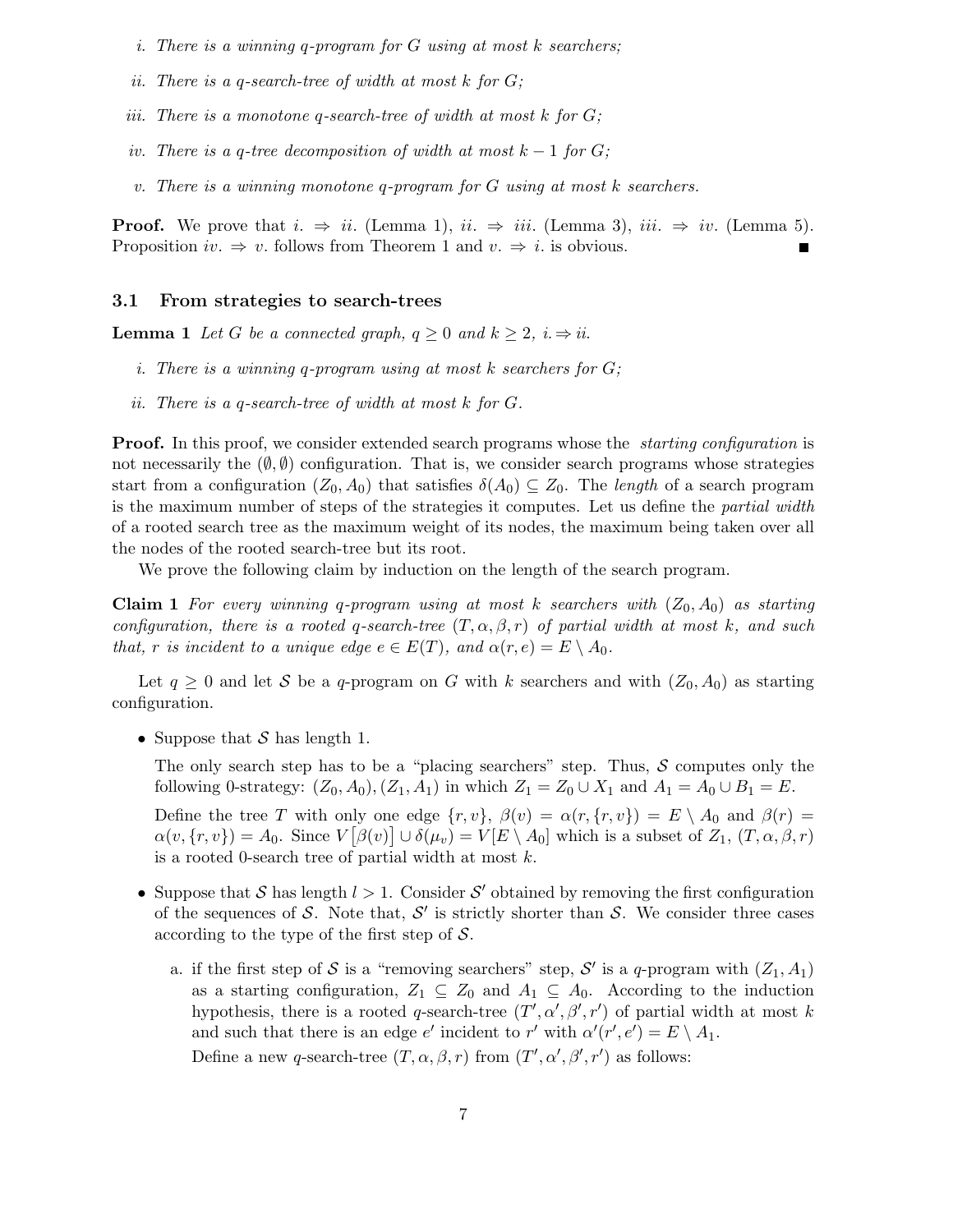- add a new leaf r linked to  $r'$  in  $T'$ , and set r as the new root,
- put  $\alpha(r, \{r, r'\}) = E \setminus A_0, \alpha(r', \{r, r'\}) = A_1$  and  $\alpha = \alpha'$  otherwise;
- put  $\beta(r) = A_0$ ,  $\beta(r') = \emptyset$  and  $\beta = \beta'$  otherwise.

Since  $A_1 \subseteq A_0$ ,  $\alpha(r, \{r, r'\}) \cap \alpha(r', \{r, r'\}) = \emptyset$  and  $(T, \alpha, \beta, r)$  is a rooted q-search-tree. Moreover,  $V[\beta(r')] \cup \delta(\mu(r')) \subseteq Z_1$  and  $(T, \alpha, \beta, r)$  satisfies the required conditions.

b. if the first step of S is a "placing searchers" step, S' is a q-program with  $(Z_1, A_1)$  as a starting configuration,  $Z_1 = Z_0 \cup X_1$  and  $A_1 = A_0 \cup B_1$ . According to the induction hypothesis, there is a rooted q-search-tree  $(T', \alpha', \beta', r')$  of partial width at most k and such that there is an edge  $e'$  incident to r' with  $\alpha'(r', e') = E \setminus A_1$ . Define a new q-search-tree  $(T, \alpha, \beta, r)$  from  $(T', \alpha', \beta', r')$  as follows:

- add a new leaf r linked to  $r'$  in  $T'$ , and set r as the new root,
- put  $\alpha(r, \{r, r'\}) = E \setminus A_0, \alpha(r', \{r, r'\}) = A_0$  and  $\alpha = \alpha'$  otherwise;
- $-$  set  $\beta(r) = A_0$ ,  $\beta(r') = B_1$  and  $\beta = \beta'$  otherwise.

By construction,  $(T, \alpha, \beta, r)$  is a q-search-tree that satisfies the required conditions.

c. if the first step of S is a "performing a query" step, there are  $p \ge 1$  distinct  $(q-1)$ programs  $S_1, \ldots, S_p$  for G such that:  $\{A_0, E \setminus Y_1, \ldots, E \setminus Y_p\}$  is a partition of E, and, for any  $1 \leq i \leq p$ ,  $S_i$  is a winning  $(q-1)$ -program for G, starting from the configuration  $(Z_i, Y_i)$  and using at most k searchers. For any  $1 \leq i \leq p$ , since the  $(q-1)$ -programs  $S_i$  are shorter than S, there exists a rooted  $(q-1)$ -search-tree  $(T_i, \alpha_i, \beta_i, r_i)$  of partial width at most k, and such that there is an edge  $e_i$  incident to  $r_i$  with  $\alpha_i(r_i, e_i) = E \setminus Y_i$ .

Define a new q-search-tree  $(T, \alpha, \beta, r)$  from these  $(q - 1)$ -search-trees as follow:

- identify the roots  $r_i$  with a node  $r'$ , add a new leaf r linked to  $r'$  in T, and set r as the new root,.
- put  $\alpha(r, \{r, r'\}) = E \setminus A_0, \ \alpha(r', \{r, r'\}) = A_0$  and  $\alpha(u, e) = \alpha_i(u, e)$  for every edge  $e$  of  $T_i$ ;
- $-$  put  $\beta(r) = A_0$ ,  $\beta(r') = \emptyset$ , and, for any  $1 \leq i \leq p$  and any node u of  $T_i$ ,  $\beta(u) = \beta_i(u).$

The rooted search-tree  $(T, \alpha, \beta, r)$  has one more branching node than any search-tree  $(T_i, \alpha_i, \beta_i, r_i)$  and, since each of them has at most  $q-1$  branching nodes,  $(T, \alpha, \beta, r)$ is a q-search-tree that satisfies the required conditions.

This concludes the proof of the claim.

To conclude the proof of the lemma, is it sufficient to note that, if  $A_0 = \emptyset$ , the weight of the root of the q-search-tree equals 0. Thus, its partial width equals its width.

#### 3.2 From search-trees to monotone search-trees

To prove the second step of the proof, we need the following technical lemma.

**Lemma 2** Let  $G = (V, E)$  be a connected graph,  $\mu = \{E_1, \ldots, E_p\}$  be a (possibly degenerated) partition of E and  $F \subseteq E \setminus E_1$ . Set  $E'_1 = E \setminus F$ ,  $E'_i = E_i \cap F$  for  $2 \leq i \leq p$  and  $\mu' = \{E'_1, \ldots, E'_p\}$ .

$$
If |\delta(F)| \le |\delta(E_1)| \quad then \quad |\delta(\mu')| \le |\delta(\mu)|
$$
  
If |\delta(F)| < |\delta(E\_1)| \quad then \quad |\delta(\mu')| < |\delta(\mu)|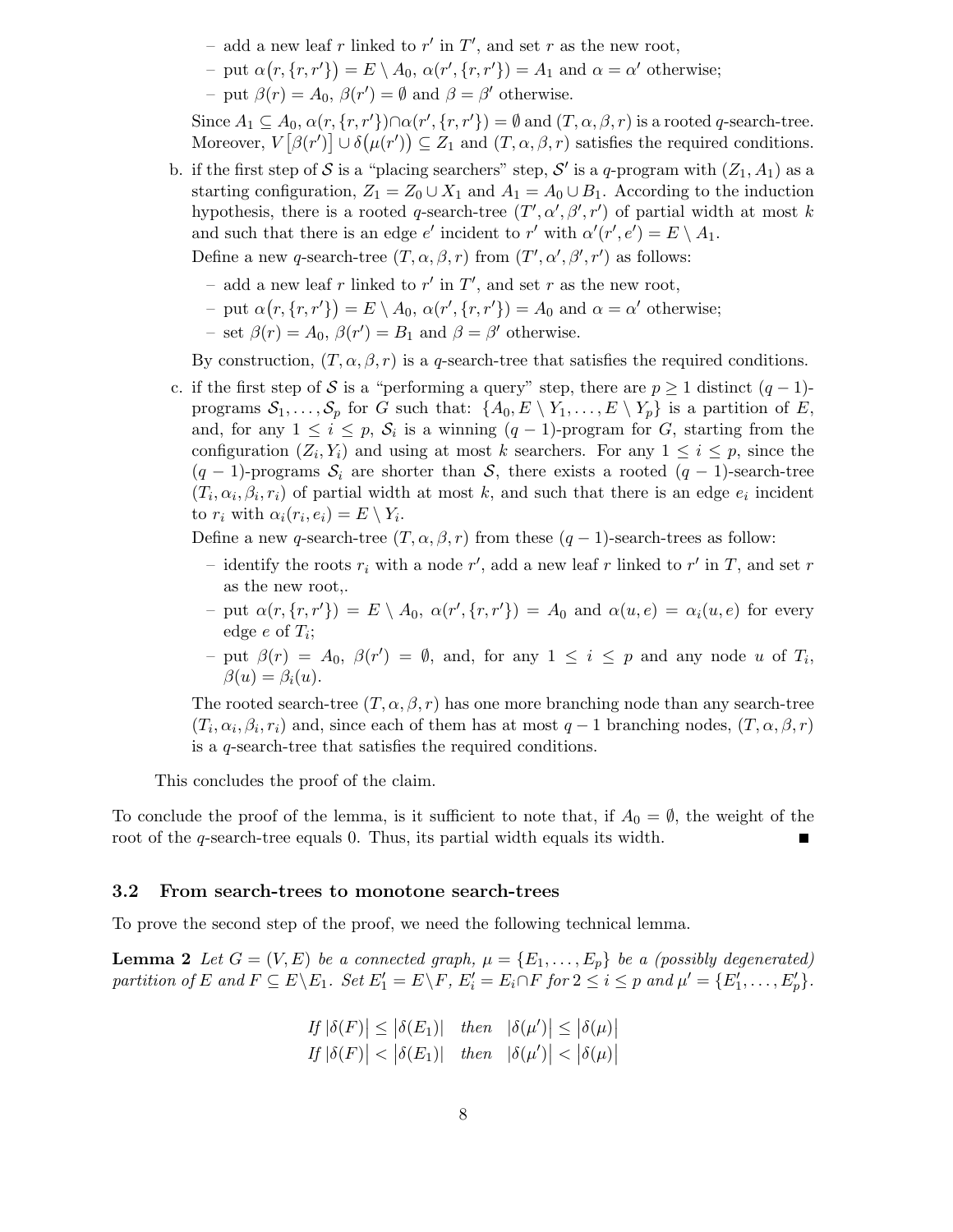**Proof.** Since  $\delta(E_1) \subseteq \delta(\mu)$  and  $\delta(F) \subseteq \delta(\mu')$ , we get that  $|\delta(\mu)| = |\delta(\mu) \setminus \delta(E_1)| + |\delta(E_1)|$  and  $\left|\delta(\mu')\right| = \left|\delta(\mu')\setminus\delta(F)\right| + \left|\delta(F)\right|$ . This implies that

$$
\begin{array}{rcl} \left| \delta(\mu) \right| - \left| \delta(\mu') \right| & = & \left( \left| \delta(\mu) \setminus \delta(E_1) \right| + \left| \delta(E_1) \right| \right) - \left( \left| \delta(\mu') \setminus \delta(F) \right| + \left| \delta(F) \right| \right) \\ & = & \left| \delta(E_1) \right| - \left| \delta(F) \right| + \left( \left| \delta(\mu) \setminus \delta(E_1) \right| - \left| \delta(\mu') \setminus \delta(F) \right| \right) \end{array}
$$

To complete the proof, it is sufficient to show that

 $\delta(\mu') \setminus \delta(F) \subseteq \delta(\mu) \setminus \delta(E_1).$ 

To prove this latter assertion, first note that any vertex  $w \in \delta(E_1) \cap \delta(\mu')$  belongs to  $\delta(F)$ . Indeed,  $w \in \delta(\mu')$  implies, by definition of  $\mu'$ , the existence of  $e_1 \in F$  incident to w. Beside,  $w \in \delta(E_1)$  implies the existence of  $e_2 \in E_1$  incident to w. Since  $E_1 \subseteq E \setminus F$ , we have  $e_1 \in F$ and  $e_2 \notin F$ . Therefore,  $w \in \delta(F)$ . Hence, we obtain that  $(\delta(\mu') \setminus \delta(F)) \cap \delta(E_1) = \emptyset$ . Finally, since  $\delta(\mu') \setminus \delta(F) \subseteq \delta(\mu)$ , it implies that  $\delta(\mu') \setminus \delta(F) \subseteq \delta(\mu) \setminus \delta(E_1)$ . That concludes the proof.

**Lemma 3** Let  $n > 0$ . Let G be a n-node connected graph,  $q \ge 0$  and  $k \ge 2$ ,  $ii \Rightarrow iii$ .

- ii. There is a q-search-tree of width at most  $k$  on  $G$ ;
- iii. There is a monotone q-search-tree of width at most k on G.

**Proof.** Let  $\mathcal{T} = (T, \alpha, \beta, r)$  be a rooted q-search-tree of G of width k. Let  $m = |E(G)|$ .

For every edge e of T, denote by  $dist(e)$  the distance of e to the root r. The weight  $wg(T)$ of T is  $\sum_{v \in V(T)} |\chi_T(v)|$  and the *badness*  $\mathbf{bn}(T)$  of T is  $\sum m^{-\mathbf{dist}(e)}$  the sum being taken over the dirty edges of T. Let  $T_1$  and  $T_2$  be two rooted q-search-trees.  $T_1$  is tighter than  $T_2$  if either  $\mathbf{wg}(\mathcal{T}_1) < \mathbf{wg}(\mathcal{T}_2)$ , or  $\mathbf{wg}(\mathcal{T}_1) = \mathbf{wg}(\mathcal{T}_2)$  and  $\mathbf{bn}(\mathcal{T}_1) < \mathbf{bn}(\mathcal{T}_2)$ .

The remaining part of this lemma is devoted to prove that the tightest q-search-tree among any q-search-tree of width  $k$  of  $G$  is monotone. For this purpose, we make local optimisations that are compatible with the above relation. Let  $e = \{u, v\} \in E(T)$ , and let us assume that e is a dirty edge of T. W.l.o.g., let us assume that  $\left|\delta(\alpha(u, e))\right| \leq \left|\delta(\alpha(v, e))\right|$ .

a. Let us assume that v is a leaf. Note that  $\delta(\alpha(v,e)) \subseteq V[E \setminus \alpha(v,e)]$ . Therefore,  $\chi_{\mathcal{T}}(v) =$  $V[E \setminus \alpha(v, e)]$ . Moreover, since e is dirty,  $\alpha(v, e) \neq E$ . Hence,  $|\chi_{\mathcal{T}}(v)| > 0$ .

If  $\alpha(u, e) = \emptyset$ , just remove the leaf (by setting u as the new root, if  $r = v$ ). In that case, since  $|\chi_T(v)| > 0$ , the weight of the resulting q-search-tree is strictly smaller than  $\mathbf{wg}(T)$ . Let us assume that  $\alpha(u, e) \neq \emptyset$ . We define a new q-search-tree  $\mathcal{T}' = (\mathcal{T}', \alpha', \beta', r')$ , by setting  $T = T'$ ,  $r = r'$ , and

$$
\alpha'(v, e) = E \setminus \alpha(u, e)
$$
  
\n
$$
\beta'(v) = \alpha(u, e)
$$
  
\n
$$
\alpha'(w, f) = \alpha(w, f) \text{ if } (w, f) \neq (v, e)
$$
  
\n
$$
\beta'(w) = \beta(w) \text{ if } w \neq v
$$

 $\mathcal{T}'$  is obviously a q-search-tree with badness strictly less than the badness of  $\mathcal{T}$ . Let us remark that  $\chi_{T'}(v) = V[\alpha(u, e)] \subseteq V[E \setminus \alpha(v, e)] = \chi_T(v)$ , and for any  $w \in V(T')$ , if  $w \neq v$ , then  $\chi_T(w) = \chi_{T'}(w)$ . Thus, T' has width at most k. Moreover,  $wg(T') =$  $\mathbf{wg}(T) - |\chi_T(v)| + |\chi_{T'}(v)|$ . Therefore,  $\mathbf{wg}(T') \leq \mathbf{wg}(T)$ . Since the dirty edges of T' are exactly the dirty edges of  $\mathcal T$  but  $e$ , the badness of  $\mathcal T'$  is strictly less than the badness of  $\mathcal{T}$ , and  $\mathcal{T}'$  is tighter than  $\mathcal{T}$ .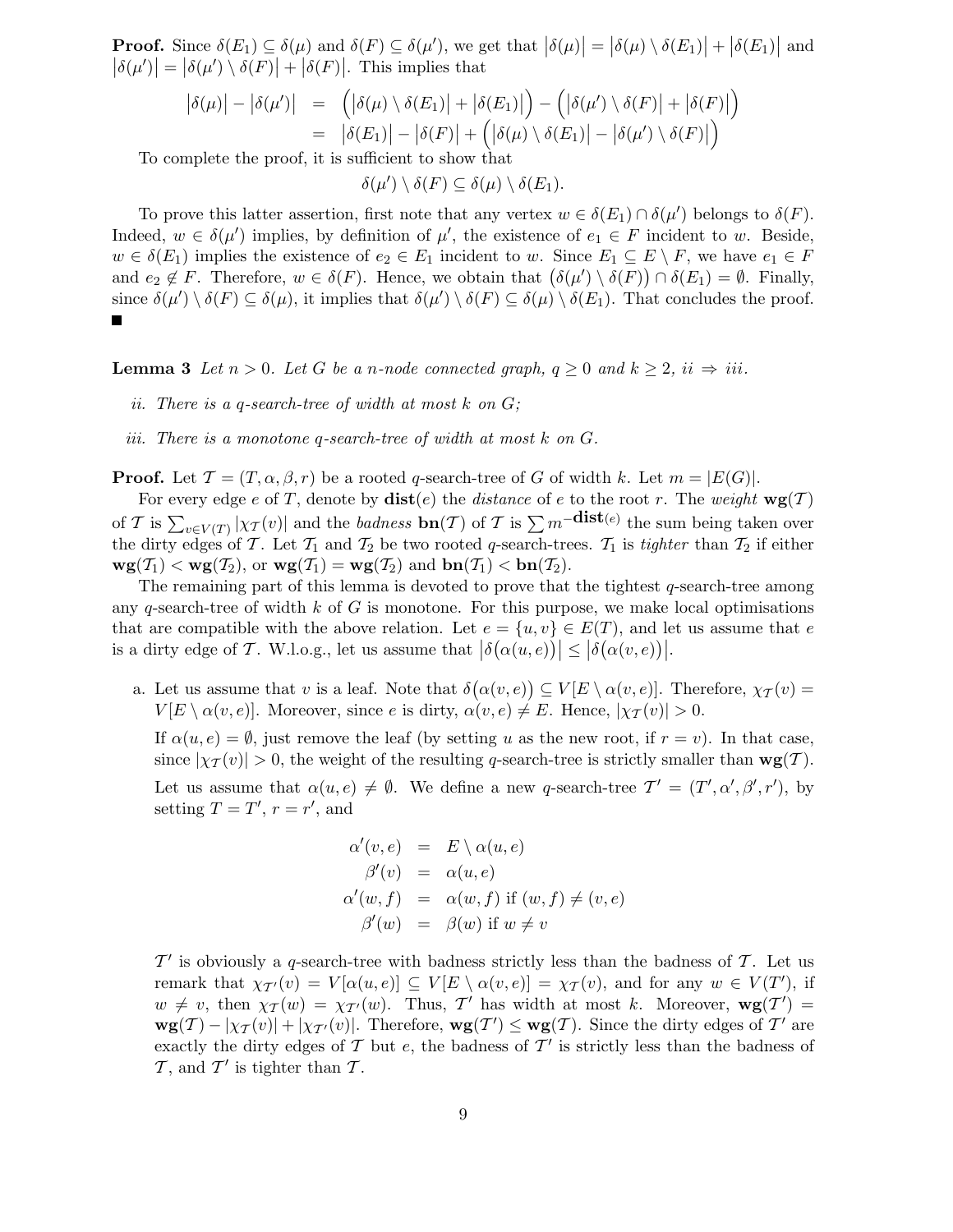- b. Now, let us assume that  $v$  is an internal node of  $T$ . There are two cases to be considered.
	- Let us assume first that  $|\delta(\alpha(u, e))| < |\delta(\alpha(v, e))|$ .

Set  $u = u_1$ , let  $u_2, \ldots, u_p$  be the other neighbours of v, and for any  $i, 1 \leq i \leq p$ , let us set  $e_i = \{v, u_i\}$  (note that  $e = e_1$ ), and  $E_i = \alpha(v, e_i)$ . Moreover, let us set  $\mu_v = \{E_1, \ldots, E_p\}$  and  $F = \alpha(u, e)$  so that the condition on e can be rephrased as  $|\delta(E_1)| > |\delta(F)|$ . Finally, let us set  $E'_1 = E \setminus F$ , and, for any  $i, 2 \leq i \leq p$ ,  $E'_{i} = E_{i} \cap F$ . Note that these latter subsets are defined as in Lemma 2.

We define a new q-search-tree  $\mathcal{T}' = (T', \alpha', \beta', r')$ , by setting  $T = T', r = r'$ , and

$$
\alpha'(v, e) = E'_1
$$
  
\n
$$
\alpha'(v, e_i) = E'_i \text{ for any } i, 2 \le i \le p
$$
  
\n
$$
\beta'(v) = \beta(v) \cap F
$$
  
\n
$$
\alpha'(w, f) = \alpha(w, f) \text{ if } w \ne v
$$
  
\n
$$
\beta'(w) = \beta(w) \text{ if } w \ne v
$$

Since,  $E'_i \subseteq E_i$  for  $2 \le i \le p$ ,  $E'_1 = E \setminus F$  and  $\eta'_v = \{E'_1, \ldots, E'_p, \beta(v) \cap F\}$  is a partition of E, then  $\mathcal{T}'$  is a new rooted q-search-tree. It remains to prove that  $\mathcal{T}'$ has width at most k and that it is tighter than  $\mathcal{T}$ .

Let  $\eta_v$  be the partition  $\{E_1, \ldots, E_p, \beta(v)\}\$  of E. By Lemma 2, we have  $\left|\delta(\eta'_{v})\right| < \left|\delta(\eta_{v})\right|$ .

Beside,

$$
|\chi_{\mathcal{T}}(v)| = |\delta(\mu_v) \cup V[\beta(v)]|
$$
  
\n
$$
= |\delta(\eta_v) \cup (V[\beta(v)] \setminus \delta(\beta(v)))|
$$
  
\n
$$
= |\delta(\eta_v)| + |V[\beta(v)] \setminus \delta(\beta(v))|
$$
  
\n
$$
> |\delta(\eta'_v)| + |V[\beta(v) \cap F] \setminus \delta(\beta(v) \cap F)|
$$
  
\n
$$
= |\delta(E'_1, \ldots, E'_p) \cup V[\beta(v) \cap F]|
$$
  
\n
$$
= |\chi_{\mathcal{T}'}(v)|.
$$

Thus,  $\mathcal{T}'$  has width at most k, and strictly smaller weight than  $\mathcal{T}$ . Therefore,  $\mathcal{T}'$  is tighter than  $\mathcal T$ .

• Let us assume that  $\left|\delta(\alpha(u,e))\right| = \left|\delta(\alpha(v,e))\right|$ .

We define the new q-search-tree  $\mathcal{T}'$  as in the previous case. The only difference is that using Lemma 2, we only get  $|\delta(\eta'_v)| \leq |\delta(\eta_v)|$  and thus  $\mathbf{wg}(\mathcal{T}') \leq \mathbf{wg}(\mathcal{T})$ . However, in  $\mathcal{T}'$ , the edge e is monotone. Moreover, the only edges that were monotone in  $\mathcal{T}$ , and that could have become dirty are the edges  $e_i$  for  $2 \leq i \leq p$ . Since  $p \leq m+1$ and  $dist(e_i) = dist(e) + 1$  for  $2 \leq i \leq p$ , we have

$$
\mathbf{bn}(\mathcal{T}) - \mathbf{bn}(\mathcal{T}') \geq m^{-\mathbf{dist}(e)} - \sum_{i=2}^{p} m^{-\mathbf{dist}(e_i)}
$$
  
 
$$
\geq m^{-\mathbf{dist}(e)} - (m-1)m^{-\mathbf{dist}(e)-1} > 0
$$

The q-search-tree  $\mathcal{T}'$  is tighter than  $\mathcal{T}$ .

If a q-search-tree of width k has a dirty edge, we can algorithmically turn it into a new q-searchtree of width at most  $k$  which is tighter. Since there are no infinitely decreasing sequences for this relation, there exists a monotone  $q$ -search-tree of width at most  $k$ .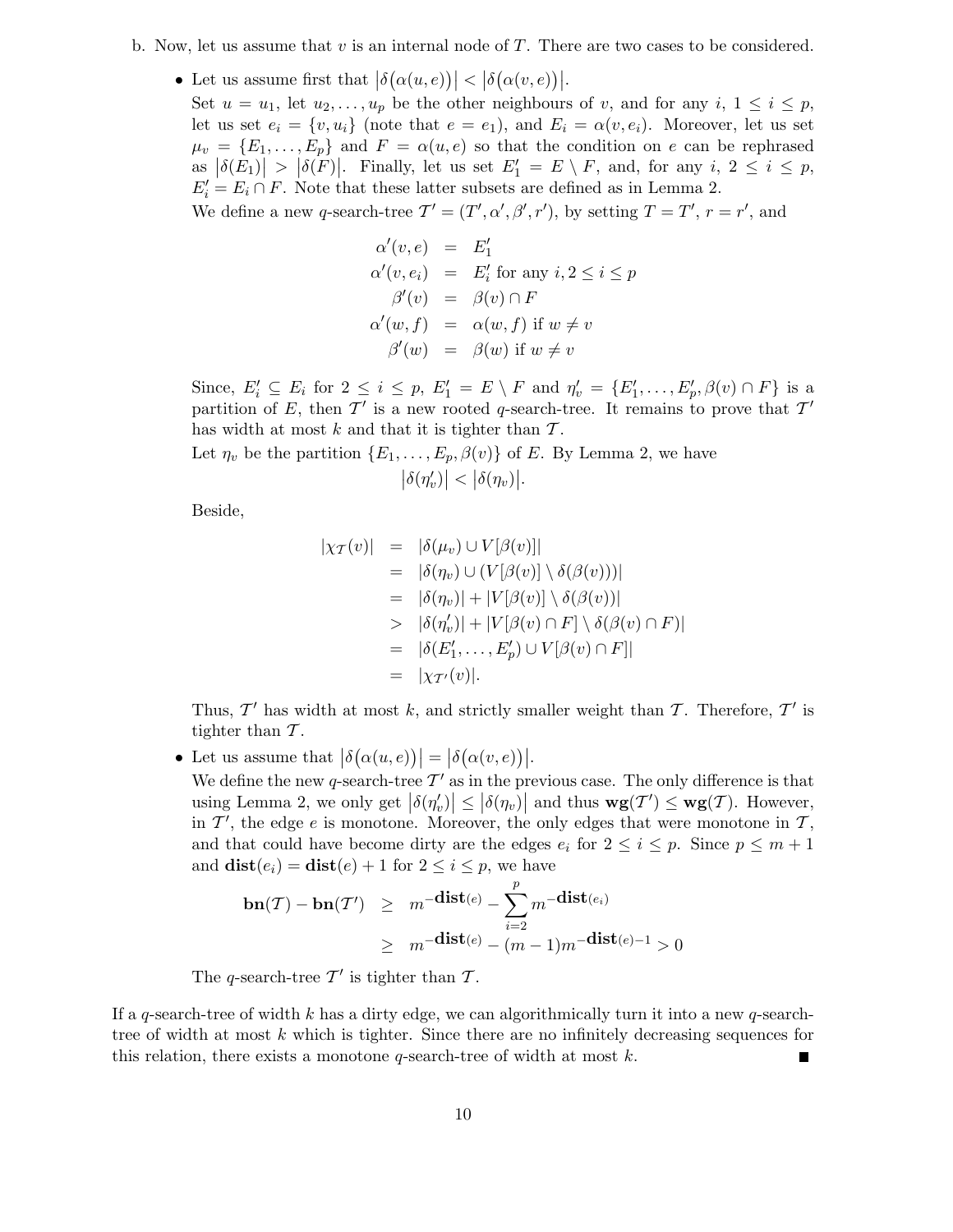#### 3.3 From monotone search-trees to tree decompositions

The following two lemmas conclude the third step of the proof of Theorem 2.

**Lemma 4** Let G be a connected graph and  $\mathcal{T} = (T, \alpha, \beta, r)$  be a monotone rooted search-tree on G. For any edge  $\{u, v\}$  of T,  $\alpha(u, \{u, v\}) = \beta(T_v)$  with  $T_v$  the connected component of  $T \setminus \{u, v\}$ that contains v.

**Proof.** We prove this by induction of  $|V(T_v)|$ .

- if  $|V(T_v)| = 1$ , then  $\beta(v) = E \setminus \alpha(v, \{u, v\})$  and since  $\alpha(u, \{u, v\}) = E \setminus \alpha(v, \{u, v\})$  (T is monotone), we have  $\alpha(u, \{u, v\}) = \beta(v) = \beta(T_v)$ .
- otherwise, let  $w_1, \ldots, w_p$  be the neighbours of v in  $T_v$  and for  $1 \leq i \leq p$ , let  $T_{w_i}$ be the connected components of  $T_v \setminus \{v, w_i\}$  that contains  $w_i$ . By induction hypothesis,  $\alpha(v, \{v, w_i\}) = \beta(T_{w_i})$ . Since T is a search-tree, the sets  $\beta(v)$ ,  $\alpha(v, \{u, v\})$  and  $\beta(T_{w_1}), \ldots, \beta(T_{w_p})$  induce a partition of E, thus  $\alpha(v, \{u, v\}) = E \setminus \beta(T_v)$ . Since T is monotone,  $\alpha(u, \{u, v\}) = E \setminus \alpha(v, \{u, v\}) = \beta(T_v)$  which finishes the proof.

 $\blacksquare$ 

**Lemma 5** Let G be a connected graph,  $q \geq 0$  and  $k \geq 2$ , iii.  $\Rightarrow iv$ .

- iii. There is a monotone q-search-tree of width at most  $k$  on  $G$ ;
- iv. There is a q-tree decomposition of width at most  $k 1$  on  $G$ .

**Proof.** Let  $\mathcal{T} = (T, \alpha, \beta, r)$  be a monotone q-search-tree of width k.

We claim that  $\Theta = (T, \mathcal{X}, r)$  with  $\mathcal{X} = \{\chi(v) \mid v \text{ node of } T\}$  is a tree decomposition of width at most  $k-1$ .

Since G is connected and  $|E| > 0$ , condition ii. of a tree decomposition implies condition i. Let  $\{x, y\} \in E$  be an edge of G. Since T is monotone, for every edge  $\{u, v\}$  of T,  $\{x, y\}$ belongs to either  $\alpha(u, \{u, v\})$  or  $\alpha(v, \{u, v\})$ . Suppose  $\{x, y\} \in \alpha(u, \{u, v\})$ , by Lemma 4,  $\{x, y\} \in \beta(T_v)$  with  $T_v$  the connected component of  $T \setminus \{u, v\}$  that contains v. The edge  $\{x, y\}$ thus belongs to at least one  $\beta(w)$  for some node w of  $T_v$ . By definition of  $\chi(w)$ ,  $\{x, y\} \subseteq \chi(w)$ .

Let u, v, w be three nodes of T with v on the path  $\{u, u', \ldots, v, \ldots, w', w\}$  from u to w. Let  $T_u$  (resp.,  $T_w$ ) be the connected component of  $T \setminus \{u, u'\}$  (resp.,  $T \setminus \{w, w'\}$ ) that contains u (resp., w). Let  $T_u^v$  (resp.,  $T_w^v$ ) be the connected component of  $T \setminus v$  that contains u (resp., w).

Let  $u_1, \ldots, u_p$  be the neighbours of u in T, where  $u_1 = u'$ , and  $x \in \chi(u)$ . Either there is an edge of G incident to x in  $\beta(u)$ , or there exists  $1 < i \leq p$  such that there is an edge incident to x in  $\alpha(u, \{u, u_i\})$ . By Lemma 4, there is an edge incident to x in  $\beta(T_{u_i}) \subseteq \beta(T_u)$ , where  $T_{u_i}$  is the connected component of  $T \setminus \{u, u_i\}$  that contains  $u_i$ .

Suppose that  $x \in \chi(u) \cap \chi(w)$ . There exists an edge incident to x in  $\beta(T_u^v) \supseteq \beta(T_u)$  and an edge incident to x in  $\beta(T_w^v) \supseteq \beta(T_w)$ . By Lemma 4, we get that  $x \in \delta(\mu_v)$ . Thus,  $x \in \chi(v)$ . This proves that  $\Theta$  is a tree decomposition. Moreover, by construction,  $\mathbf{w}(\Theta) = \mathbf{w}(T, \alpha, \beta) - 1$ . Since both  $\mathcal T$  and  $\Theta$  use the same underlying three,  $\Theta$  is a q-tree decomposition of width at most  $k-1$ .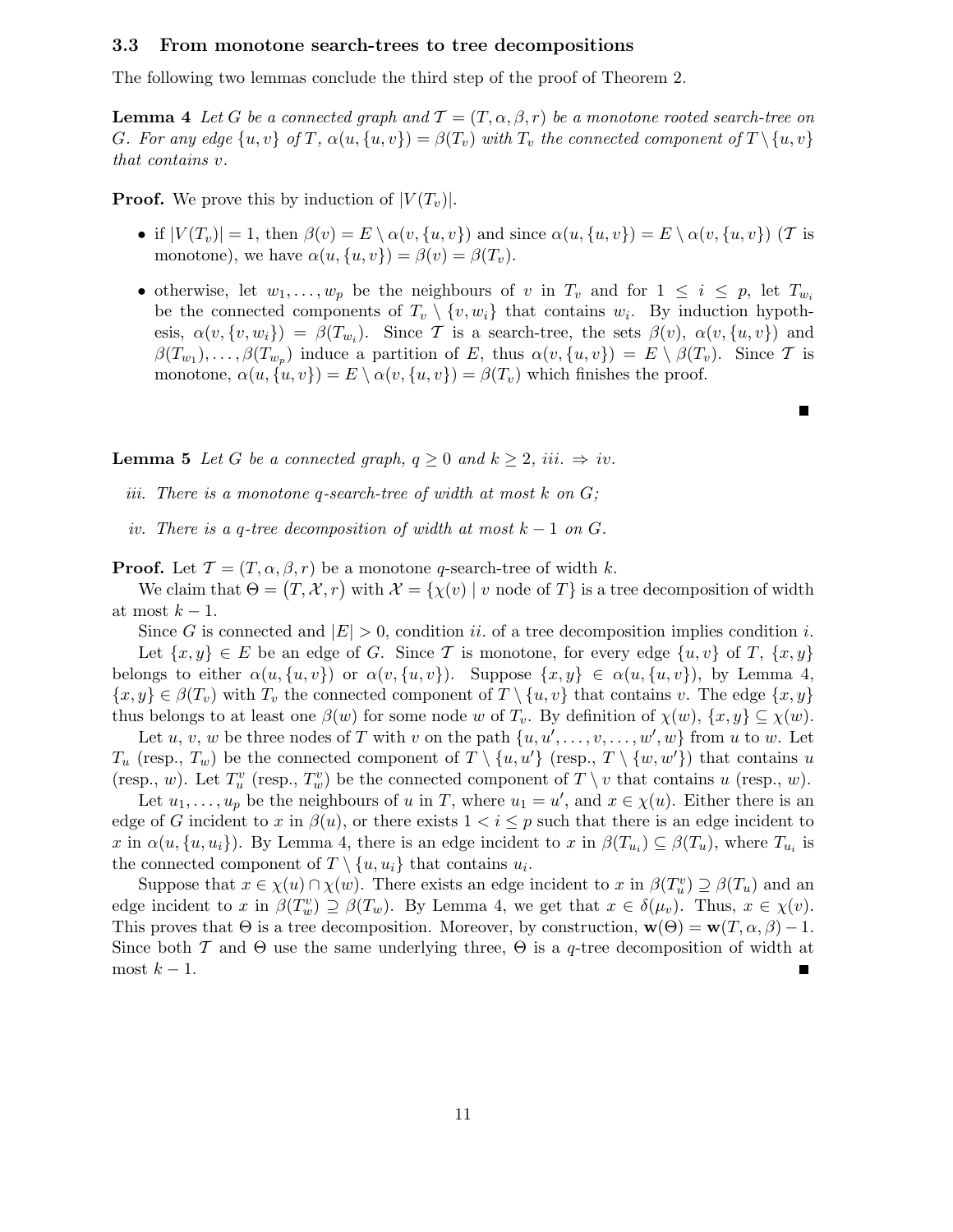# 4 Conclusion

We prove the monotonicity of non-deterministic graph searching. As a consequence, the corresponding decision problem belongs to NP. Since it is known to be NP-hard [10], it is NPcomplete. Moreover, the exact algorithm designed in [10] does compute an optimal nondeterministic search strategy. In the case of a visible or invisible fugitive, the problem is NP-complete in general but it is polynomialy tractable in trees [15]. However, the problem to know whether computing a monotone optimal non-deterministic search strategy in trees can be done in a polynomial time is still open. Another interesting open problem deals with graph searching in digraph. In  $[16]$ , Obdrzálek left open the question of knowing whether recontamination does help to catch a visible fugitive moving in a digraph.

# References

- [1] S. Arnborg, D. G. Corneil, and A. Proskurowski. Complexity of finding embeddings in a k-tree.SIAM journal on Algebraic and Discrete Methods, 8:277–284, 1987.
- [2] J. Barát. Directed Path-width and Monotonicity in Digraph Searching. *Graphs and Com*binatorics, 22(2):161–172, 2006.
- [3] L. Barrière, P. Flocchini, P. Fraigniaud, and N. Santoro. Capture of an intruder by mobile agents. In Proceedings of the 14th Annual ACM-SIAM Symposium on Parallel Algorithms and Architectures (SPAA'02), pages 200–209, 2002.
- [4] D. Berwanger, A. Dawar, P. W. Hunter, and S. Kreutzer. Dag-width and Parity Games. In Proceedings of the 23rd Annual Symposium on Theoretical Aspects of Computer Science  $(STACS'06)$ , 2006.
- [5] D. Bienstock. Graph searching, path-width, tree-width and related problems (a survey). DIMACS series in Discrete Mathematics and Theoretical Computer Science, 5:33–49, 1991.
- [6] D. Bienstock and P. D. Seymour. Monotonicity in graph searching. journal Algorithms, 12(2):239–245, 1991.
- [7] R. L. Breisch. An intuitive approach to speleotopology.Southwestern Cavers, VI(5):72–78, 1967.
- [8] N. D. Dendris, L. M. Kirousis, and D. M. Thilikos. Fugitive-search games on graphs and related parameters.Theoretical Computer Science, 172(1–2):233–254, 1997.
- [9] J. A. Ellis, I. H. Sudborough, and J. S. Turner.The Vertex Separation and Search Number of a Graph.Information and Computation, 113(1):50–79, 1994.
- [10] F. V. Fomin, P. Fraigniaud, and N. Nisse.Nondeterministic Graph Searching: From Pathwidth to Treewidth. In Proceedings of the 30th international Symposium on Mathematical Foundations of Computer Science (MFCS'05), pages 364–375, 2005.
- [11] P. Fraigniaud and N. Nisse. Monotony Properties of Connected Visible Graph Searching. In Proceedings of the 32th international Workshop on Graphs (WG'06), 2006.
- [12] T. Johnson, N. Robertson, P. D. Seymour, and R. Thomas. Directed Tree-Width. journal of Combinatorial Theory Series B, 82(1):138–155, 2001.